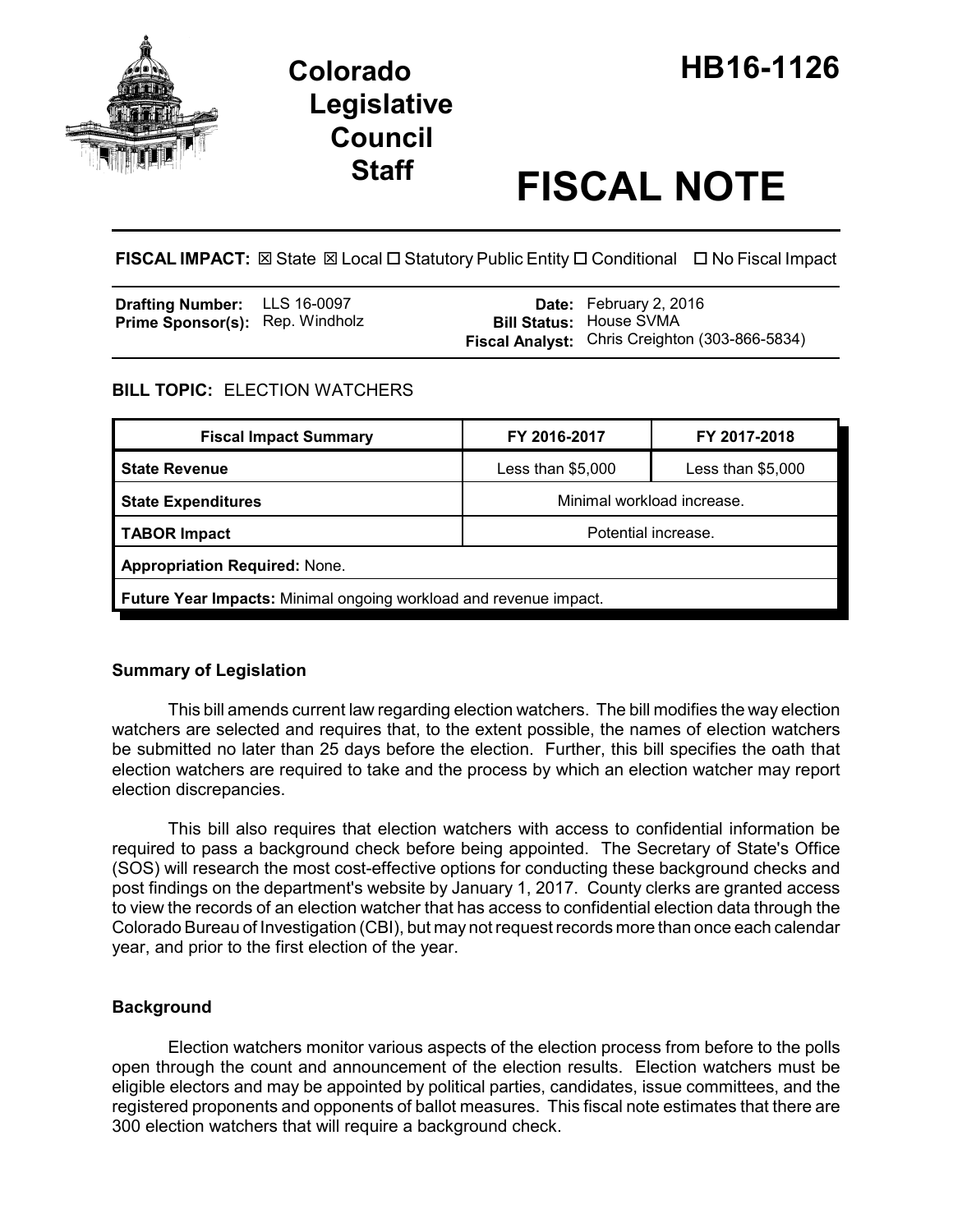#### **State Revenues**

This bill likely increases revenue to the Department of Public Safety (DPS) to conduct name-based criminal records checks. The SOS will research the most cost-effective options for conducting background checks on election watchers; however it is assumed that the CBI internet name-based background check (\$6.95 each) will be the most cost-effective option. Assuming up to 300 background checks per year, CBI Identification Unit fee revenue will increase by less than \$5,000 (300 background checks X \$6.95 background check fee = \$2,085 in fee revenue).

#### **TABOR Impact**

This bill potentially increases state revenue from fees, which will increase the amount of money required to be refunded under TABOR. TABOR refunds are paid out of the General Fund.

#### **State Expenditures**

This bill will result in a minimal increase in workload in the SOS and DPS, as described below.

*Secretary of State's Office.* The SOS will have a minimal workload impact for staff to examine and determine the most cost-effective method for conducting background checks on election watchers. This workload can be absorbed by existing staff.

*Department of Public Safety — Colorado Bureau of Investigation.* Assuming that the CBI is the most likely background check option, increased workload and background check costs are expected in DPS. The number of background checks is expected to be 300 and it is assumed that this can be absorbed by existing staff. Additional appropriations will be sought through the budget process, if existing staff is unable to provide the number of background check requests required.

In addition, this bill allows county clerks to access background check records once each calendar year. Staff time in DPS will be needed to provide access to these records for the county clerks when requests are made. It is assumed that this increased workload can be absorbed within existing resources.

#### **Local Government Impact**

This bill is expected to minimally impact county clerk workloads to request and review election watcher records. Other changes to watcher-related processes are not expected to significantly affect workload or costs for county clerks.

#### **Effective Date**

The bill takes effect August 10, 2016, if the General Assembly adjourns on May 11, 2016, as scheduled, and no referendum petition is filed. It applies to all elections conducted on or after the effective date.